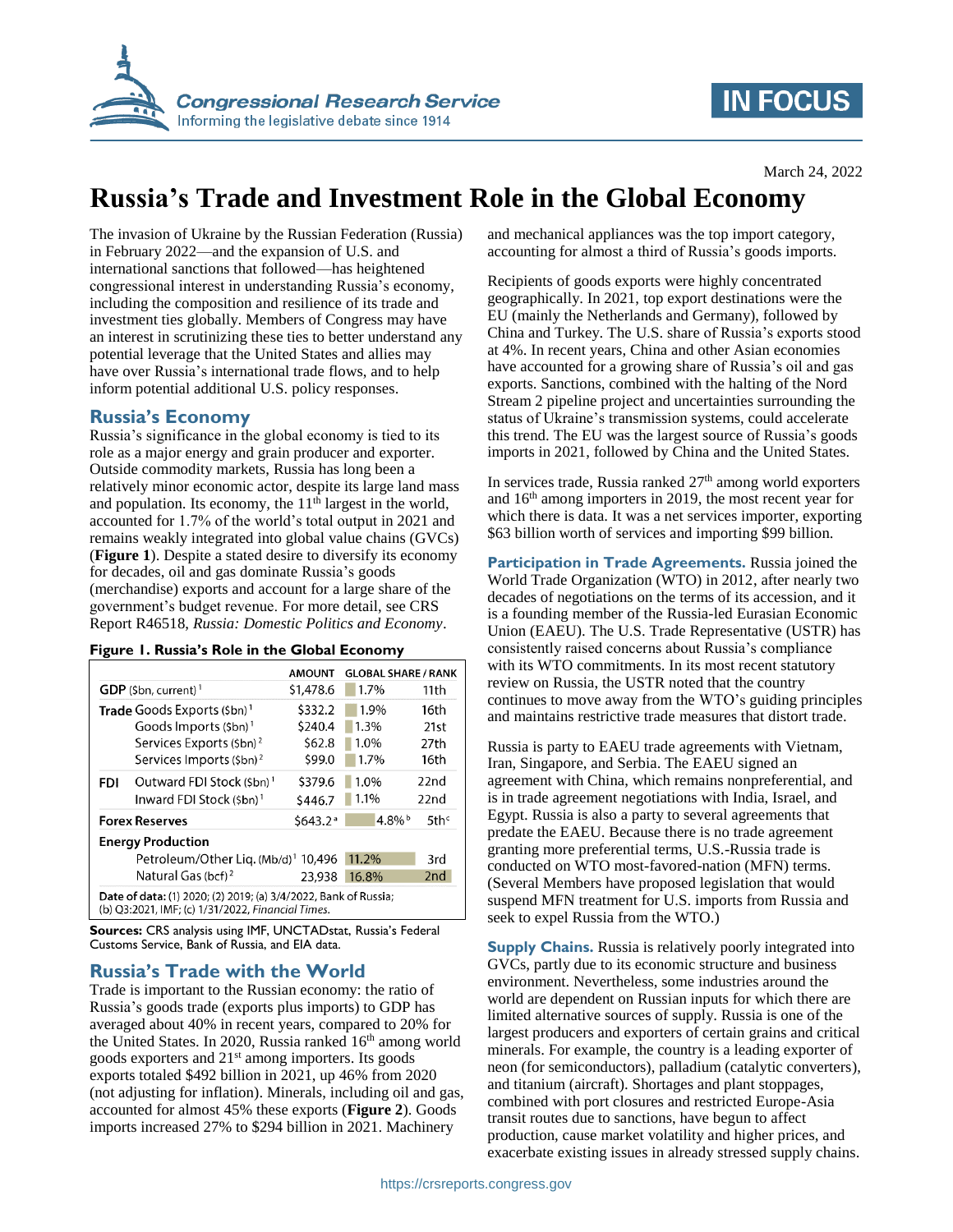|                                                                                                                                                                 | <b>Russia's Goods Imports</b><br><b>Russia's Goods Exports</b><br>\$293.8 billion<br>\$491.8 billion |                                      |         |                  |                             |  |
|-----------------------------------------------------------------------------------------------------------------------------------------------------------------|------------------------------------------------------------------------------------------------------|--------------------------------------|---------|------------------|-----------------------------|--|
|                                                                                                                                                                 | U.S. \$ in billion<br>Commodities Top 3 for trade direction.                                         |                                      |         |                  |                             |  |
| <b>IMPORTS ▶</b>                                                                                                                                                |                                                                                                      |                                      |         | <b>EXPORTS D</b> |                             |  |
| VALUE                                                                                                                                                           | %TOTAL                                                                                               | <b>COMMODITY</b>                     | VALUE   |                  | %TOTAL                      |  |
| \$33.9                                                                                                                                                          | 11.6%                                                                                                | Agriculture                          |         | \$35.9           | 7.3%                        |  |
| \$20.3                                                                                                                                                          | 6.9%                                                                                                 | <b>Base metals</b>                   |         | \$51.1           | 10.4%                       |  |
| \$54.8                                                                                                                                                          | 18.7%                                                                                                | Chem., plastics, leather prod.       |         | \$36.1           | 7.3%                        |  |
| \$91.1                                                                                                                                                          | 31.0%                                                                                                | Mach. & mech. appliances             |         | \$17.0           | 3.5%                        |  |
| \$5.4                                                                                                                                                           | 1.8%                                                                                                 | Minerals                             | \$220.1 |                  | 44.7%                       |  |
| 59.2                                                                                                                                                            | 4.5%                                                                                                 | Optical, meas., medical instr.       |         | \$1.7            | 0.4%                        |  |
| \$4.4                                                                                                                                                           |                                                                                                      | 1.5% Stone, glass, & semiprec. metal |         | \$33.6           | 6.8%                        |  |
| \$32.6                                                                                                                                                          | 11.1%                                                                                                | <b>Transportation equipment</b>      |         | \$6.3            | 1.3%                        |  |
| \$42.0                                                                                                                                                          | 14.3%                                                                                                | Other commodities                    |         | \$90.1           | 18.3%                       |  |
|                                                                                                                                                                 |                                                                                                      | Trade Partners = Top 5<br>≡ Other    |         |                  | U.S. \$ in billion          |  |
| <b>IMPORTS ▶</b>                                                                                                                                                |                                                                                                      |                                      |         |                  | <b>EXPORTS</b>              |  |
| EU27 \$94                                                                                                                                                       |                                                                                                      |                                      |         |                  | \$188 EU27                  |  |
| China \$73                                                                                                                                                      |                                                                                                      |                                      |         |                  |                             |  |
| <b>U.S. \$17</b>                                                                                                                                                |                                                                                                      |                                      |         |                  |                             |  |
| Belarus \$16                                                                                                                                                    |                                                                                                      |                                      |         |                  | \$68 China                  |  |
| S. Korea \$13                                                                                                                                                   |                                                                                                      |                                      |         |                  | \$27 Turkey                 |  |
| Rest of \$82                                                                                                                                                    |                                                                                                      |                                      |         |                  | \$23 Belarus                |  |
| World                                                                                                                                                           |                                                                                                      |                                      |         |                  | <b>\$22 UK</b><br>\$18 U.S. |  |
|                                                                                                                                                                 |                                                                                                      |                                      |         |                  | \$146 Rest of<br>World      |  |
| 2021 trade data from Russia's Federal Customs Service. Values may not align<br>with other sources for a variety of reasons, including differences in valuation. |                                                                                                      |                                      |         |                  |                             |  |

**Source:** CRS analysis with Russia's Federal Customs Service data.

### **International Investment**

In recent years, Russia has experienced reduced foreign direct investment (FDI) inflows, mainly due to increased uncertainties derived from U.S. and EU sanctions and Russia's countermeasures. While Russia has bilateral investment treaties (BITs) in force with about 60 economies, including the UK and many EU members, FDI has not been a particularly strong element of the Russian economy. Despite abundant natural resources, an educated labor force, and large consumer base, a number of factors have contributed to a less-than-favorable business environment, including the role of the state in the economy, corruption, lack of regulatory transparency and property rights protection, and regional instability.

In line with the strong decline in global FDI flows due to the Coronavirus Disease 2019 (COVID-19) pandemic, FDI into Russia plummeted in 2020. Russia's inward FDI stock stood at \$447 billion in 2020, which represented about 1% of the world's total. Its outward FDI stock amounted to \$380 billion, equivalent to less than 1% of the global total. In recent years, FDI into Russia has flowed mainly into mining and quarrying of fuel and energy materials. Notably, Cyprus is both the top destination and source of Russian investment, reportedly in part due to "round-tripping" (e.g., domestic investment disguised as foreign investment).

## **U.S.-Russia Trade and Investment Ties**

Russia has historically not been a major overall economic partner of the United States. Even before U.S.-Russia economic ties were constrained in the aftermath of Russia's annexation of Crimea in 2014 and its support for Donbas separatists, neither side had traditionally engaged in

#### Russia's Trade and Investment Role in the Global Economy

significant levels of bilateral trade and investment. This lack of engagement is pronounced when compared to Russia's ties with other economic partners, such as the EU and China. Despite overall lack of engagement, several large U.S. companies are involved in projects with Russia, and trade ties at the product or firm level can be significant.

#### **Figure 3. U.S.-Russia Goods Trade in 2021**

| <b>U.S. EXPORTS TO RUSSIA</b><br><b>U.S. IMPORTS FR. RUSSIA</b>                                                                                                                                |        |                                      |        |        |
|------------------------------------------------------------------------------------------------------------------------------------------------------------------------------------------------|--------|--------------------------------------|--------|--------|
| VALUE                                                                                                                                                                                          | %TOTAL | <b>COMMODITY</b>                     | VALUE  | %TOTAL |
| \$0.2                                                                                                                                                                                          | 3.6%   | Agriculture                          | \$1.4  | 4.7%   |
| 50.2                                                                                                                                                                                           | 3.6%   | Base metals                          | 54.0   | 13.4%  |
| \$1.1                                                                                                                                                                                          | 17.5%  | Chem., plastics, leather prod.       | \$2.4  | 8.0%   |
| \$1.6                                                                                                                                                                                          | 25.6%  | Mach. & mech. appliances             | \$0.3  | 1.2%   |
| $<$ \$0.1                                                                                                                                                                                      | 0.3%   | Minerals                             | \$17.6 | 59.2%  |
| \$0.5                                                                                                                                                                                          | 8.3%   | Optical, meas., medical instr.       | \$0.1  | 0.2%   |
| \$0.1                                                                                                                                                                                          |        | 1.8% Stone, glass, & semiprec. metal | \$3.0  | 10.1%  |
| \$2.2                                                                                                                                                                                          | 33.9%  | Transportation equipment             | 50.1   | 0.3%   |
| \$0.3                                                                                                                                                                                          | 5.5%   | Other commodities                    | 50.9   | 2.9%   |
| \$6.4                                                                                                                                                                                          |        | Total                                | \$29.7 |        |
| Top 3 for trade direction. U.S. \$ in billion.<br>2021 trade data from USITC DataWeb. Values may not align with other<br>sources for a variety of reasons, including differences in valuation. |        |                                      |        |        |

#### **Source:** CRS analysis with USITC data.

Russia was the United States' 23rd -largest goods trading partner by country in 2021. It comprised 0.8% of U.S. goods trade, while the United States accounted for 4.4% of Russia's goods trade. The EU, as a bloc, was Russia's and the United States' largest trading partner. In 2021, top U.S. exports to Russia included civilian aircraft and engines and communication satellites, while the top U.S. imports from Russia were heavy fuel and petroleum oils and palladium (**Figure 3**). Russia supplied about 8% (or 245 million barrels) of U.S. imports of crude oil and related products. In services, Russia was the  $34<sup>th</sup>$ -largest U.S. trading partner in 2020, accounting for 0.5% of U.S. services trade.

U.S. FDI stock in Russia was \$12.5 billion (0.2% of total U.S. outward FDI stock) in 2020, while Russia's FDI stock in the United States was \$4.3 billion (0.1% of total U.S. inward FDI stock). Top sectors for U.S. FDI in Russia are manufacturing and wholesale trade, and U.S. affiliate activity there supported over 210,000 workers in 2019.

### **Issues for Congress**

As Congress oversees and contemplates additional legislative responses to Russia's actions, key issues that Members may consider include the following:

- Given Russia's relatively small economic footprint outside commodity markets, what are points of U.S. leverage in bilateral trade ties or multilaterally?
- To what extent can the first and second-order impacts on the global trading system be contained and a global economic crisis averted? What steps should policymakers take to support the most-affected countries?
- How will sanctions and countermeasures alter the economic trends discussed above? What will be the impact of sanctions on regional and global trade flows?

**Andres B. Schwarzenberg**, Analyst in International Trade and Finance